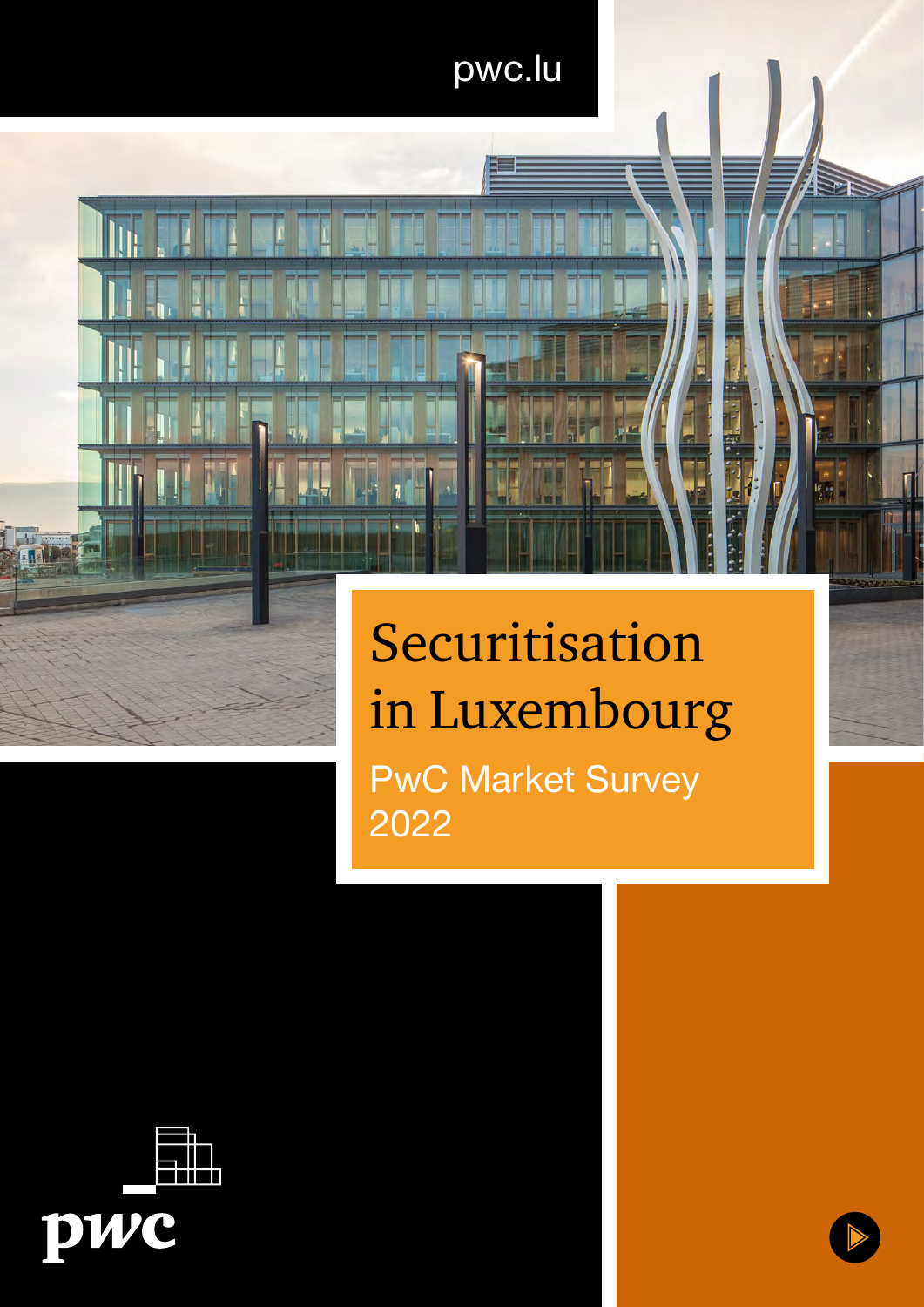### Dear reader,

We are proud to present to you once again the result of our survey on the Luxembourg securitisation market. We would like to thank those of you who have participated in the survey and shared with us their view of the Luxembourg securitisation market.

As in prior years, we have contacted and received feedback from the main Luxembourg market participants, like corporate servicers, law firms, banks and arrangers. About half of the respondents have an accounting and the other half a legal background. Besides questions around the characteristics, asset types, the mean of finance and the investor base of the different securitisation vehicles, we were also keen to get the market's view on the major challenges and opportunities of the securitisation market.

We want to emphasise that this survey should neither be treated as a statistical report nor should it be read as representative study on the securitisation market. It is meant to reflect the views and perceptions collected from the key Luxembourg market players with no guarantee to completeness or representativeness.

By the end of April 2022, we have identified more than 1,400 active securitisation vehicles under the Luxembourg Securitisation Law of 22 March 2004 (the "Securitisation Law").

This is net more than hundred vehicles in addition to prior year. Most of them were again created in a corporate form (ca. 93%) securitisation funds remaining the minority but slightly increasing compared to prior year (ca. 7%). The servicing of these vehicles by Luxembourg corporate servicers remains very fragmented with the Top 10 administrative agents servicing approximately one third of the active vehicles. In a European context (Euro area) Luxembourg remains the leading market for securitisation transactions together with Ireland.

We are also excited to see the development of the Luxembourg securitisation market throughout 2022 with the modernisation of the Securitisation Law voted in February 2022. We have received positive views on the modernisation in our survey and expect this, among others, to help attracting CDO/ CLO managers.

We would like to thank all participants to this survey for their valuable input and hope that you read the results with as much interest as we had when putting this publication together.

### Your PwC Luxembourg Securitisation Team



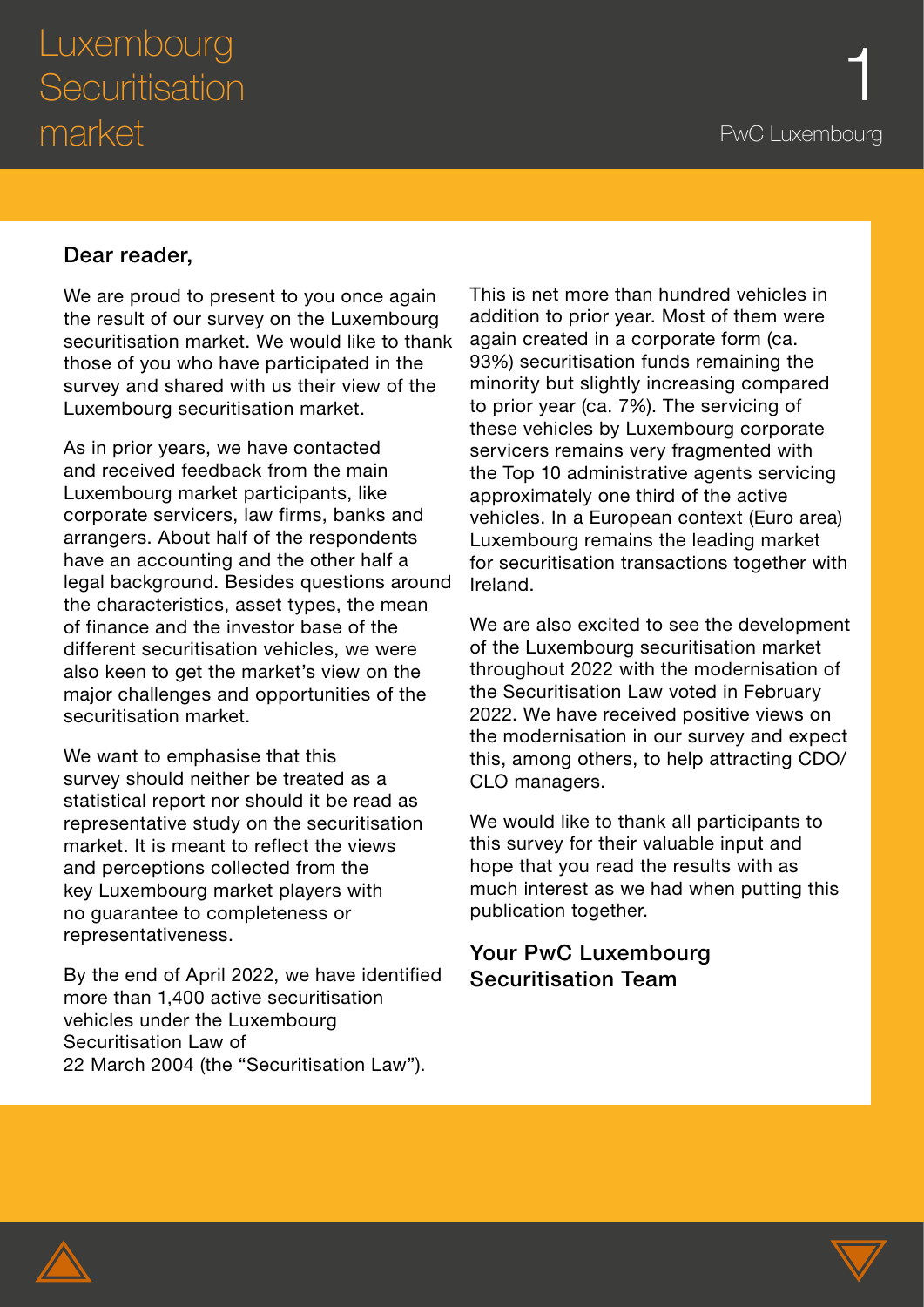## Luxembourg<br>Securitisation 2 **Securitisation** market **PwC Luxembourg**

# Securitisation vehicle characteristics

We asked again for the number of securitisation vehicles serviced by the respondents' organisation and the average transaction volume. The majority served at least 20 vehicles with an average volume of more than EUR 100 million. This shows that often a critical mass is needed, both for the transaction volume as well as the skills at the service provider.



Our survey also confirmed that the possibility to create multiple compartments under the Securitisation Law is widely used. Almost all vehicles served have several compartments, with a majority of 2-10 compartments. Few vehicles even have 500 and more compartments. The possibility to create compartments is also seen as unique selling point for Luxembourg (see below).



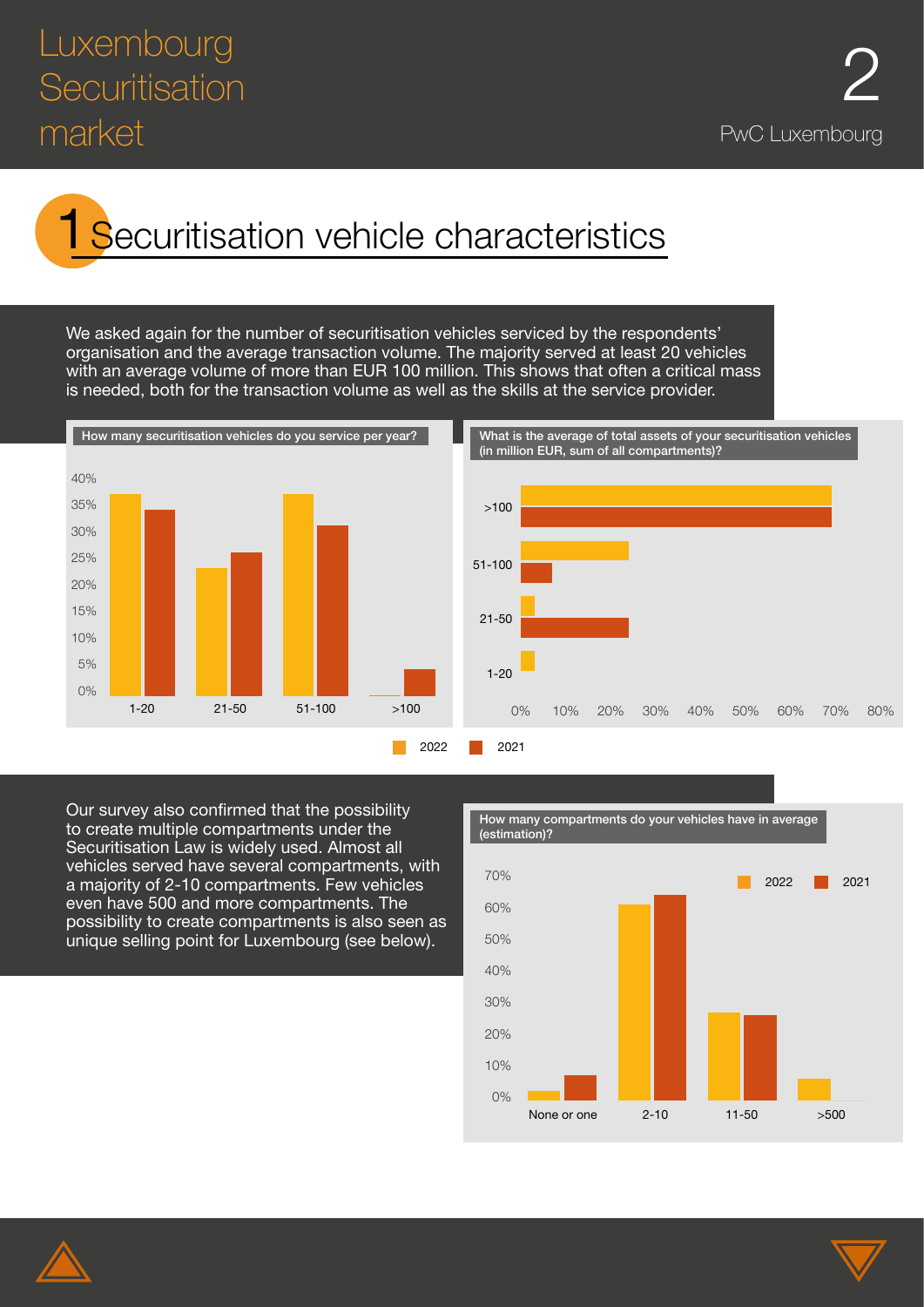

We have also inquired which asset classes have been observed the most during the last twelve months. While in prior year's survey trade receivables and bond repacks were the most cited (followed by performing, non-performing and mortgage loans), respondents identified bond repacks as most prominent, followed by trade receivables, fund repacks and mortgage loans. Despite the COVID-19 pandemic, non-performing loan securitisations have not been observed more often than before.

Structured products maintain their relative importance in the Luxembourg securitisation market. Securitisation of marketplace lending loans has been observed more often than the year before. Furthermore, we have added securitisation of crypto assets or currencies on the list and a few observations of that asset class were reported. For the future, we expect to also see more CDO/CLO structures: following the permission of active management for debt instruments in the modernised Securitisation Law, Luxembourg should now become more attractive for this asset class.



Interestingly enough, this ranking looks slightly different when asking accounting or legal staff.

While repackage structures remain the top asset class for both, legal staff identified mortgage loans and NPLs more often then their accounting fellows. On the other hand, structured products seem to be more present in the accountants daily life.



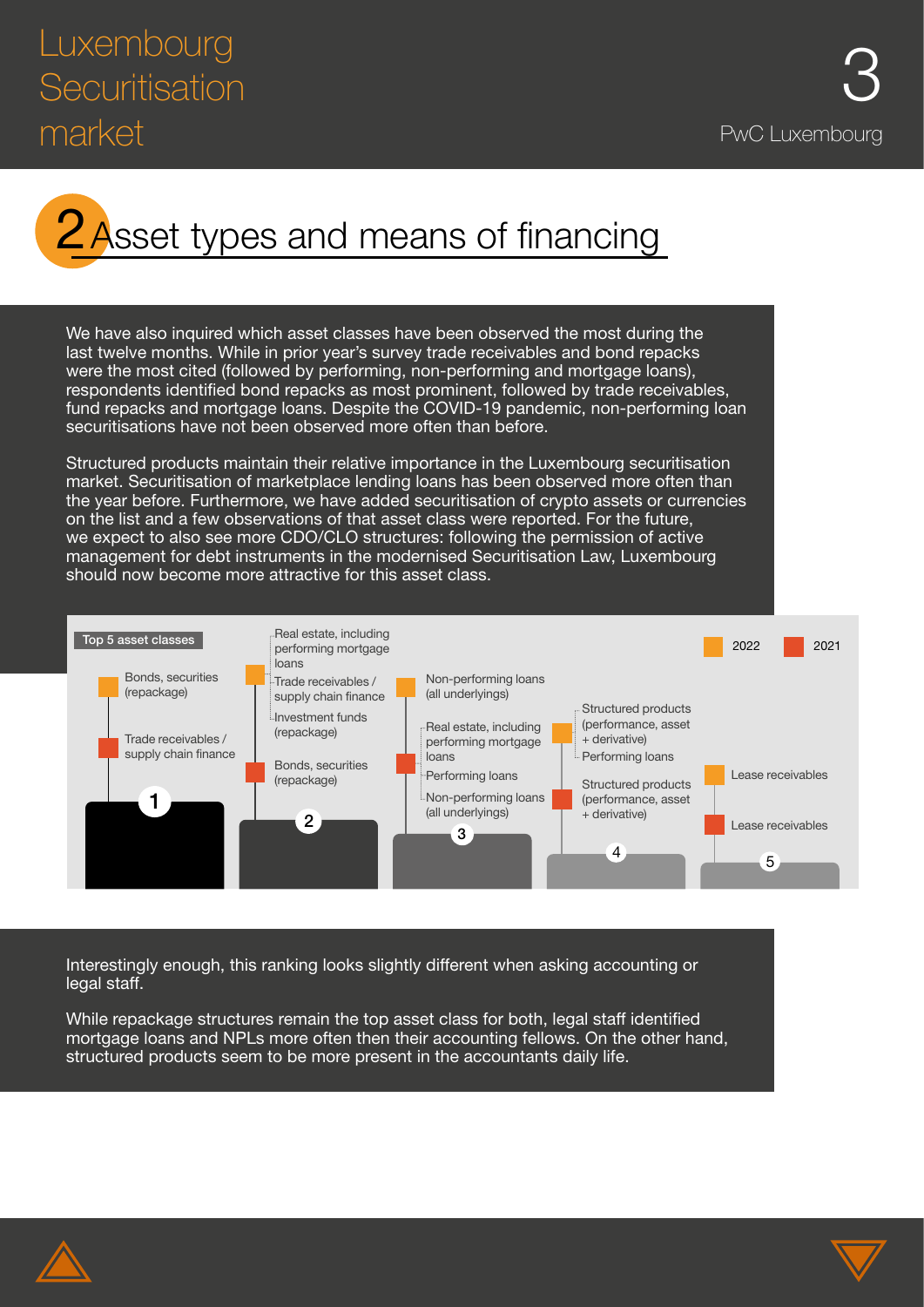It is not surprising to see that most of the vehicles are refinanced via the issuance of tranched or non-tranched notes. Loan financing remains less important since it was only allowed in limited circumstances under the current regime. With the modernisation of the Securitisation Law in February 2022, (100%) loan financing is explicitly allowed. Furthermore, the financing through equity securities remains a possibility and is used from time to time (as per ECB statistics in around 5% of the Luxembourg securitisation transactions).



Similar to prior year, respondents observe mostly non-listed, private placement transactions followed by listing on the EuroMTF. Listing on an EU-regulated stock exchange remains as important, with Luxembourg and Irish Stock Exchange as the main listing venues.





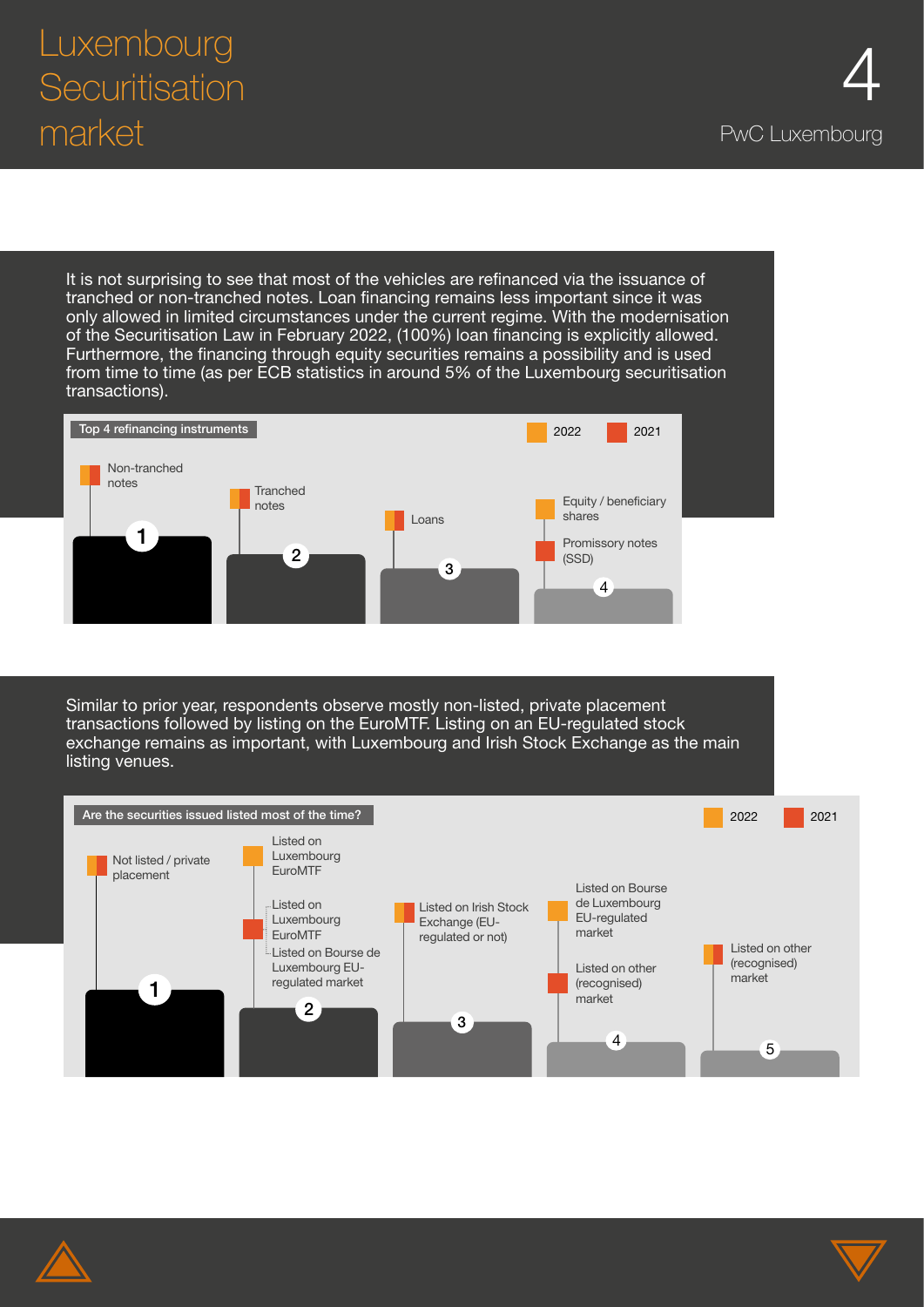## Luxembourg<br>Securitisation 5 **Securitisation** market end and the product of the product of the product of the PwC Luxembourg



For the first time since we make our survey, banks were not perceived to be the main investor group in Luxembourg securitisations. Those were investment funds together with insurance companies and pension funds, which were already identified as key investor group in the past. Private Equity investors increase in relative importance. This underpins the perception of Luxembourg as a comprehensive market that offers a full toolbox of possible vehicles and structures. With the possibility of new legal forms following the modernisation of the Luxembourg Securitisation Law (e.g. creation of a securitisation vehicle as SCSp), the use of securitisation vehicles may become even more interesting for private equity investors.



As in prior year's survey, most of our respondents stated that they serve only a few (in average 1-10) EU Securitisation Special Purpose Entities ("SSPE"). However, the relative importance of SSPEs and the sub-group of simple, transparent, and standardised ("STS") securitisation has increased significantly compared to prior years. This year, almost all respondents serve at least one SSPE and STS.



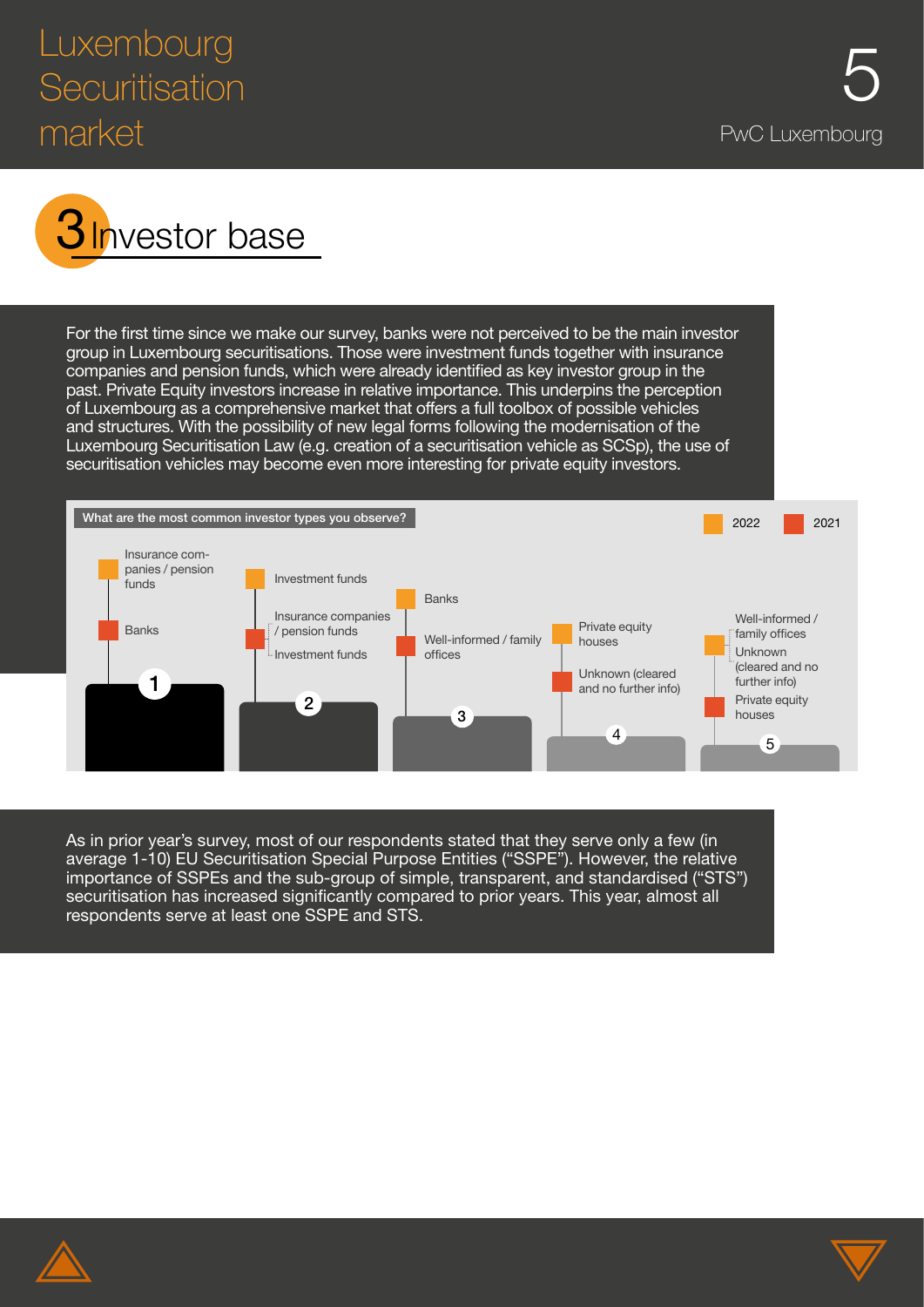### Luxembourg<br>Securitisation **6 Securitisation** market **PwC Luxembourg**

# uxembourg competitive advantage and challenges

The fact of having a dedicated Securitisation Law remains the key selling point for Luxembourg. As expected, the modernisation of the Securitisation Law adopted in February 2022 is also perceived very positively by the majority of respondents. One of the features of the Securitisation Law remains the possibility to create distinct and segregated compartments on a legal basis, which is one of Luxembourg's competitive advantages. Furthermore, taxation plays a relevant role for decision takers, but with less relative importance than prior year. Based on our experience, taxation is not the main driver to set up a securitisation vehicle in Luxembourg, but rather an element checked to ensure tax treatment not being disadvantageous.



\*At the moment of our survey, the modernisation of the securitisation law was not yet voted.

Even though the overall picture remains the same, the answers given by accounting versus legal staff slightly differ. The importance of the possibility to create compartments is emphasised even more by arrangers, lawyers and legal staff of corporate servicers.



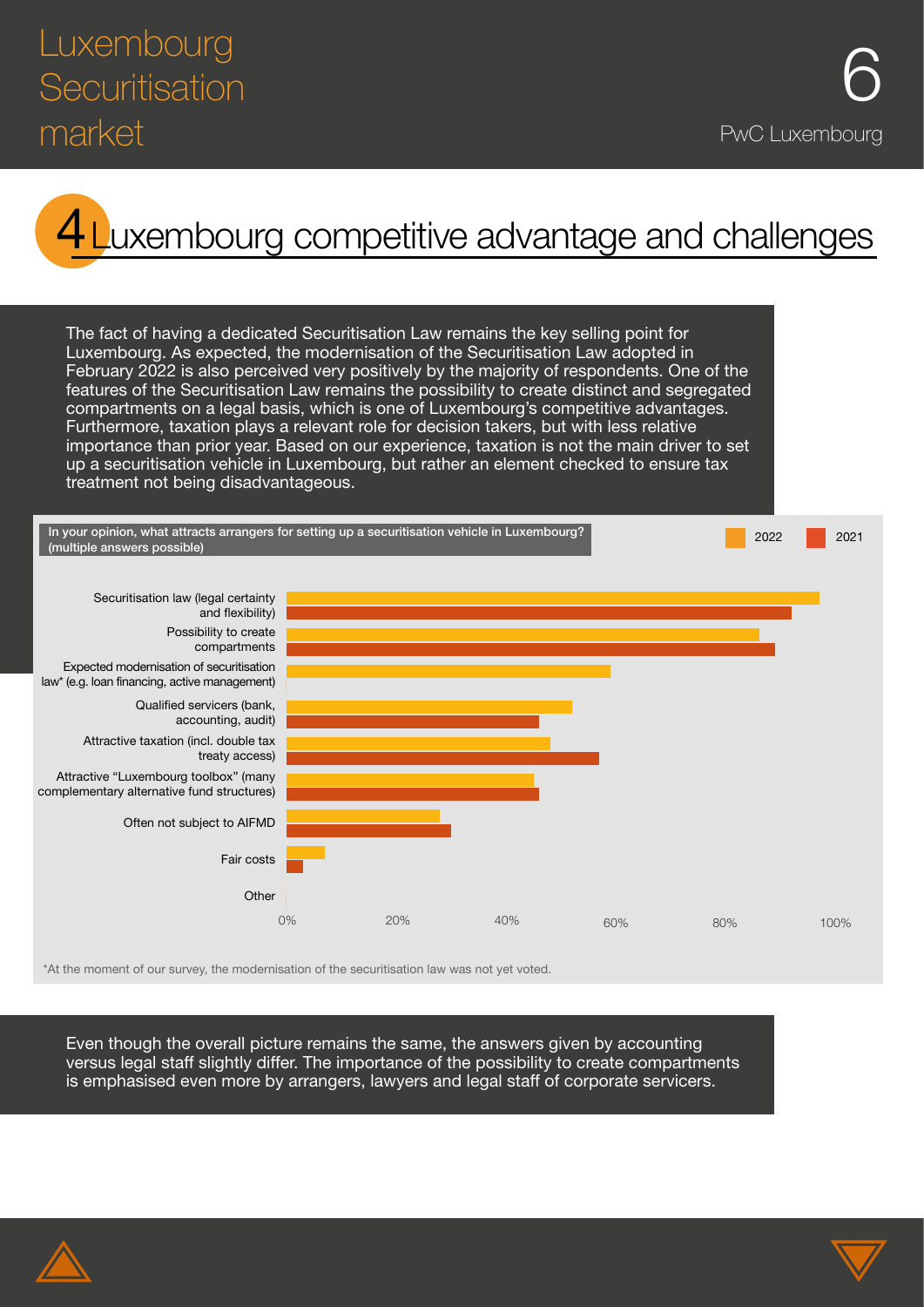# 7 Luxembourg Securitisation market end and the product of the PwC Luxembourg

The obstructing factors give pretty much the same picture as before: the uncertainty about the application of the interest limitation rules under ATAD 1 remains an issue. Unfortunately, despite some tax circular issued on this topic, the view of the tax authorities on certain specific topics remains unclear and may have a negative impact on many structures.

High costs and preference for an alternative (Luxembourg) structure follow as counterargument to create a securitisation vehicle in the view of our respondents. In addition, more people than before replied that finding a qualified service provider (including banks) becomes a challenge.



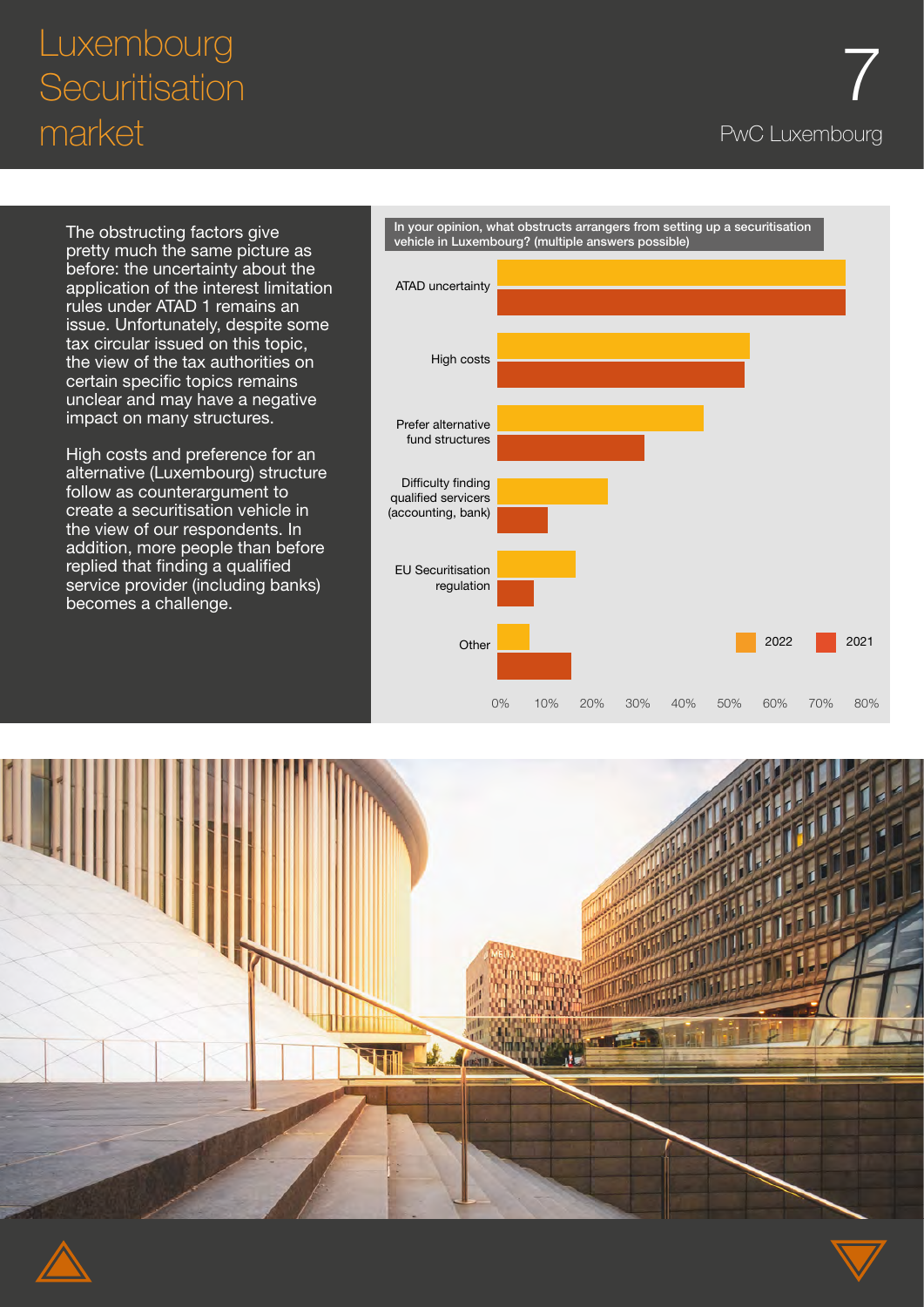115

 $\frac{1}{2}$ 

When looking at the interest limitation rules under ATAD 1 in specific, we have asked which reactions this caused with regards to securitisation structures. The picture looks similar to prior year, with a majority considering the set-up of a securitisation fund as alternative. Fiduciary structure, Soparfis or the choice of another jurisdiction remain alternative options observed by the respondents. In your opinion, what were the main market reactions on 2022 2021 ATAD for potentially impacted structures? Set-up as securitisation Set-up as fund fiduciary structure Choose different form Set-up as Choose different securitisation Choose different<br>iurisdiction jurisdiction Uniouse unique in the choose different and interest in the set-up as two-tier<br>jurisdiction and Choose different in the set of the structure fund Choose different structure form 1 Set-up as two-tier structureSet-up as 2 3 fiduciary structure  $\frac{4}{5}$  5 **LUNEEMBOURG** LET'S MAKE IT HAPPEN  $115 - C2$ 

$$
\color{blue}\blacktriangle
$$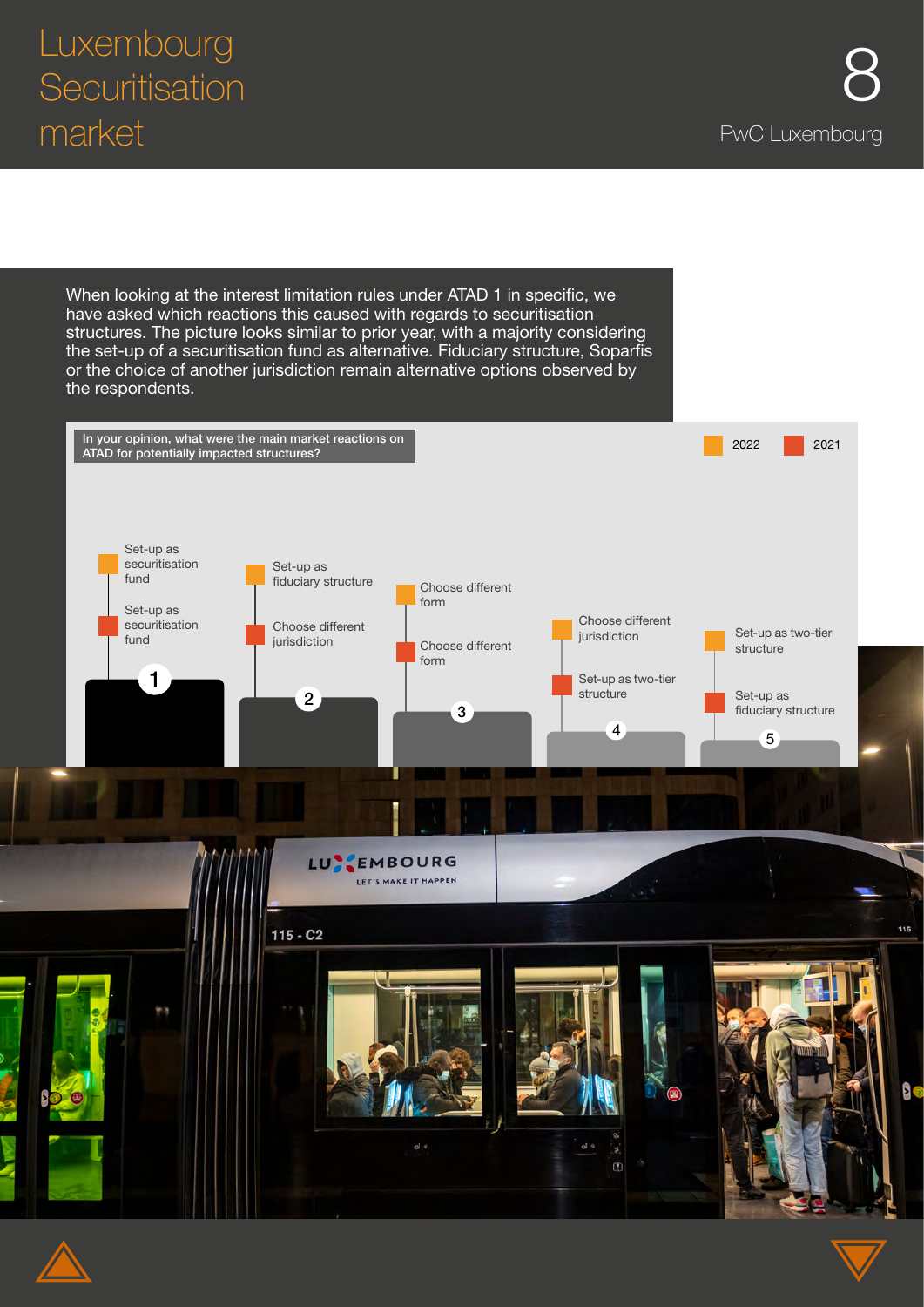## Luxembourg<br>Securitisation **9 Securitisation** market end and the product of the product of the product of the PwC Luxembourg



With time passing by we can observe that more vehicles have to consider impairments following the COVID-19 pandemic even though the actual financial impact on the structured is deemed limited. Our survey did not consider the current Ukraine-Russia crises which might also have an impact on the performance of the single securitisation vehicles.



In this context, the modernisation of the Luxembourg Securitisation Law is perceived very positively as well as the overall growth of the European securitisation market. The competition with other jurisdictions, taxation, and the costs in Luxembourg lose relative importance but most likely because those negative factors become less relevant in an overall positive outlook.

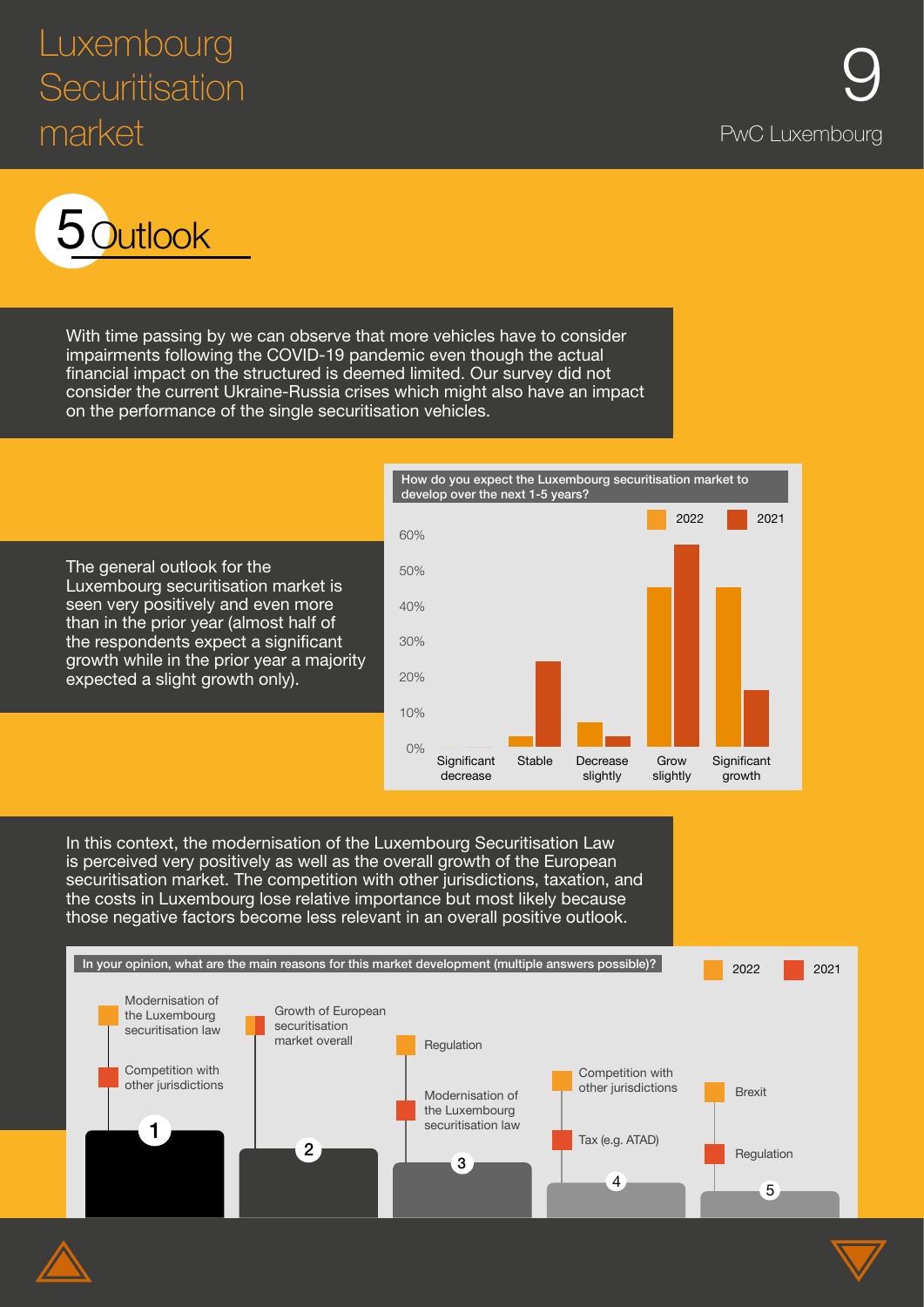Green bonds /<br>ESG

Last but not least, we were interested in the market's view of the upcoming hot topics for the next years: without surprise green bonds, sustainable securitisation or ESG in general are expected to impact the securitisation market in the near future, as it already does in the investment fund world. In addition, anything around being in scope of the EU Securitisation Regulation or not (mainly due to tranching) remains highly relevant. The other "new" hot topic is the tokenisation of securitisations and the use of a blockchain. This is not to be confused with investments in crypto assets which is also, but significantly less often, identified by our respondents and demonstrates a completely different risk profile. Following these interesting results, we will cover sustainable securitisation as well as blockchain more prominently in this year's edition of our "Securitisation in Luxembourg: A comprehensive guide" publication.

> Use of blockchain / tokenisation

> > 3

tranched vehicles Securitisation Combined with AIF Combined with AIF Combined with AIF Combined with AIF Combined with AIF

What are the main trends you observe in the market (multiple answers possible)?

Use of EU **Securitisations** (tranching + credit risk)

2

*We would like to thank all participants to this survey for their valuable input without which this publication would not have been possible.*

 $\frac{4}{5}$  5

Use of non-

The members of our PwC Securitisation Core Group and the whole PwC securitisation team remains available for you for any question around this survey or our securitisation services in general.